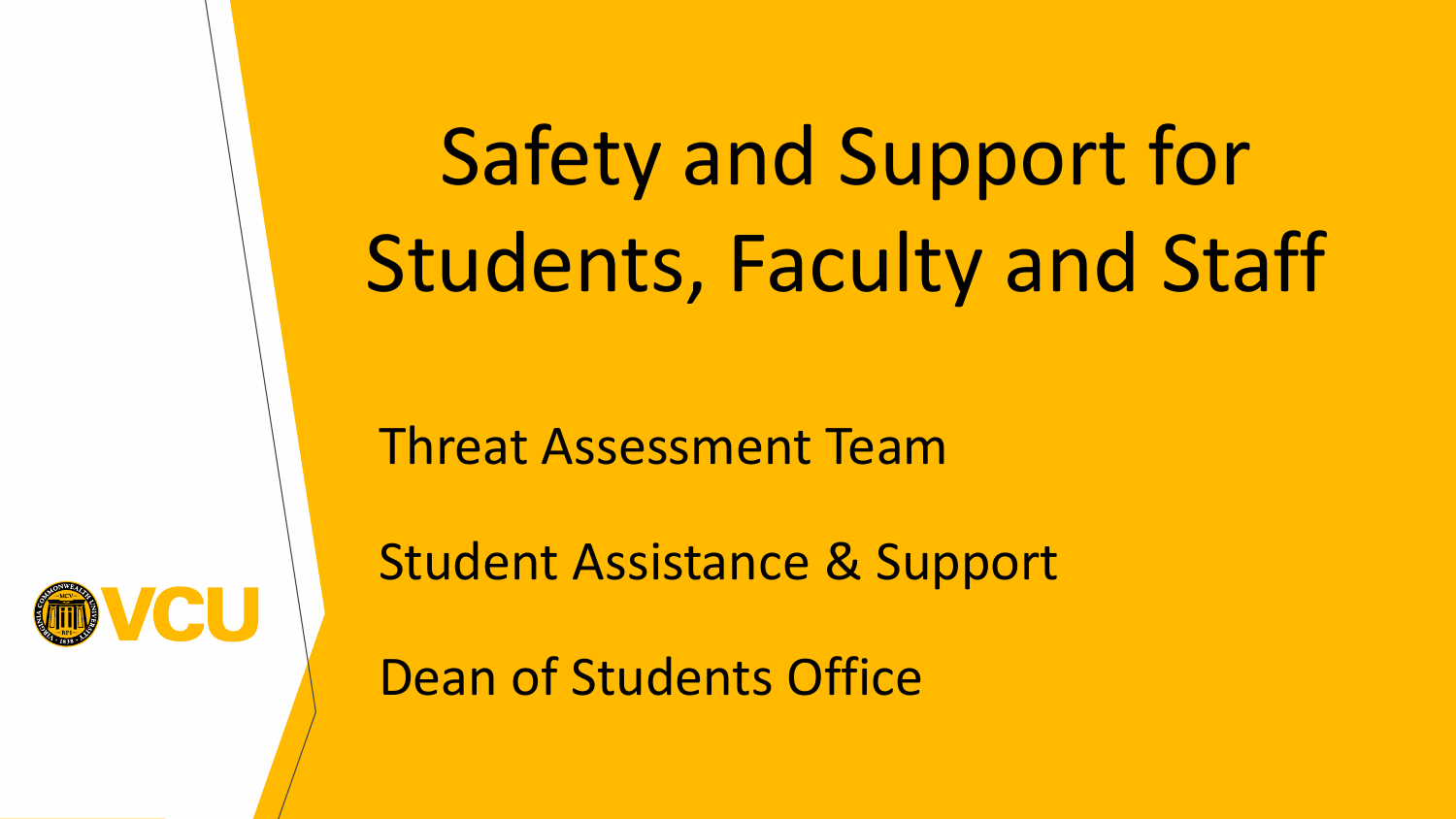### **Dean of Students Office**

- Dr. Reuban Rodriguez, Associate Vice Provost and Dean of Students
- Kendall Plageman, Assistant Dean for Student Affairs
- Lisa Mathews-Ailsworth, Advisor



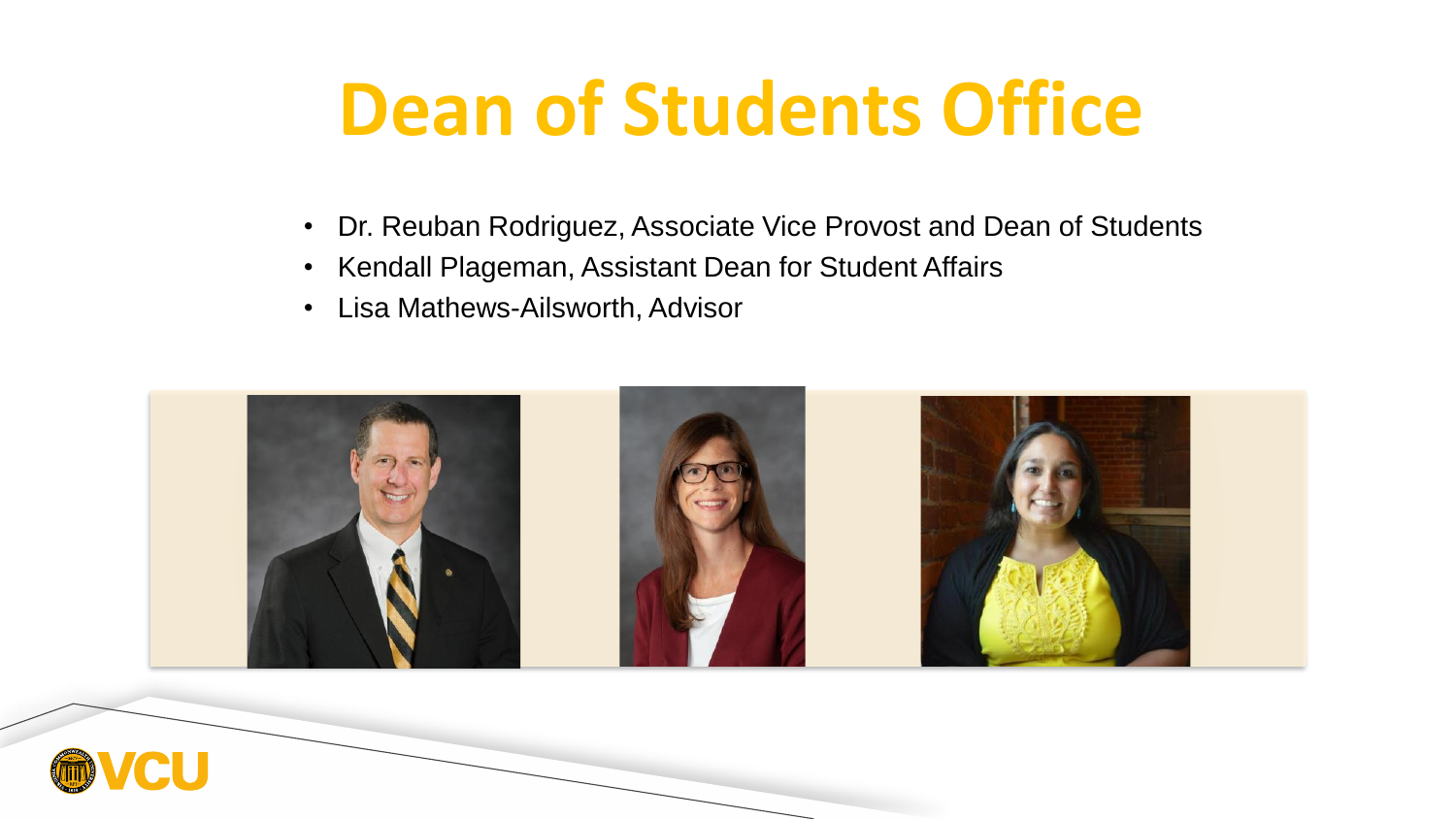

SOURCE: OIG Report #140-07: Investigation of the April 16, 2007 Critical Incident at Virginia Tech. Prepared by: Office of the Inspector General for Mental Health, Mental Retardation and Substance Abuse Services – Commonwealth of Virginia

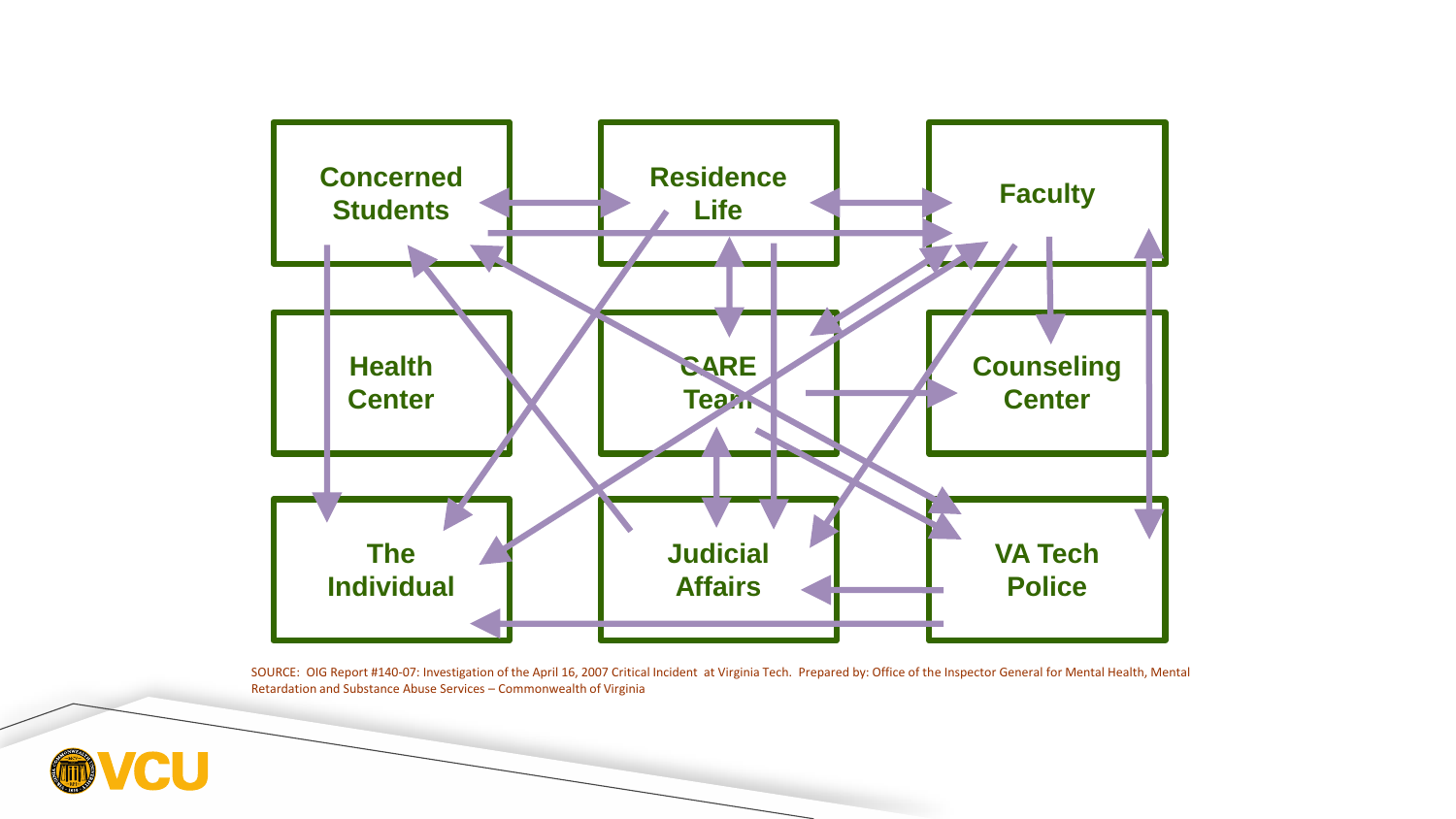# **Two Teams: SAS and TAT**

- The university operates two interdisciplinary teams of university officials that assess, respond, and manage issues of concern involving students, faculty or staff.
- The Student Assistance & Support Team (SAS) primarily addresses students exhibiting behavioral or mental health concerns who do not pose a risk of harm to others; whereas the Threat Assessment Team (TAT) addresses high-risk concerns involving any member of the VCU community.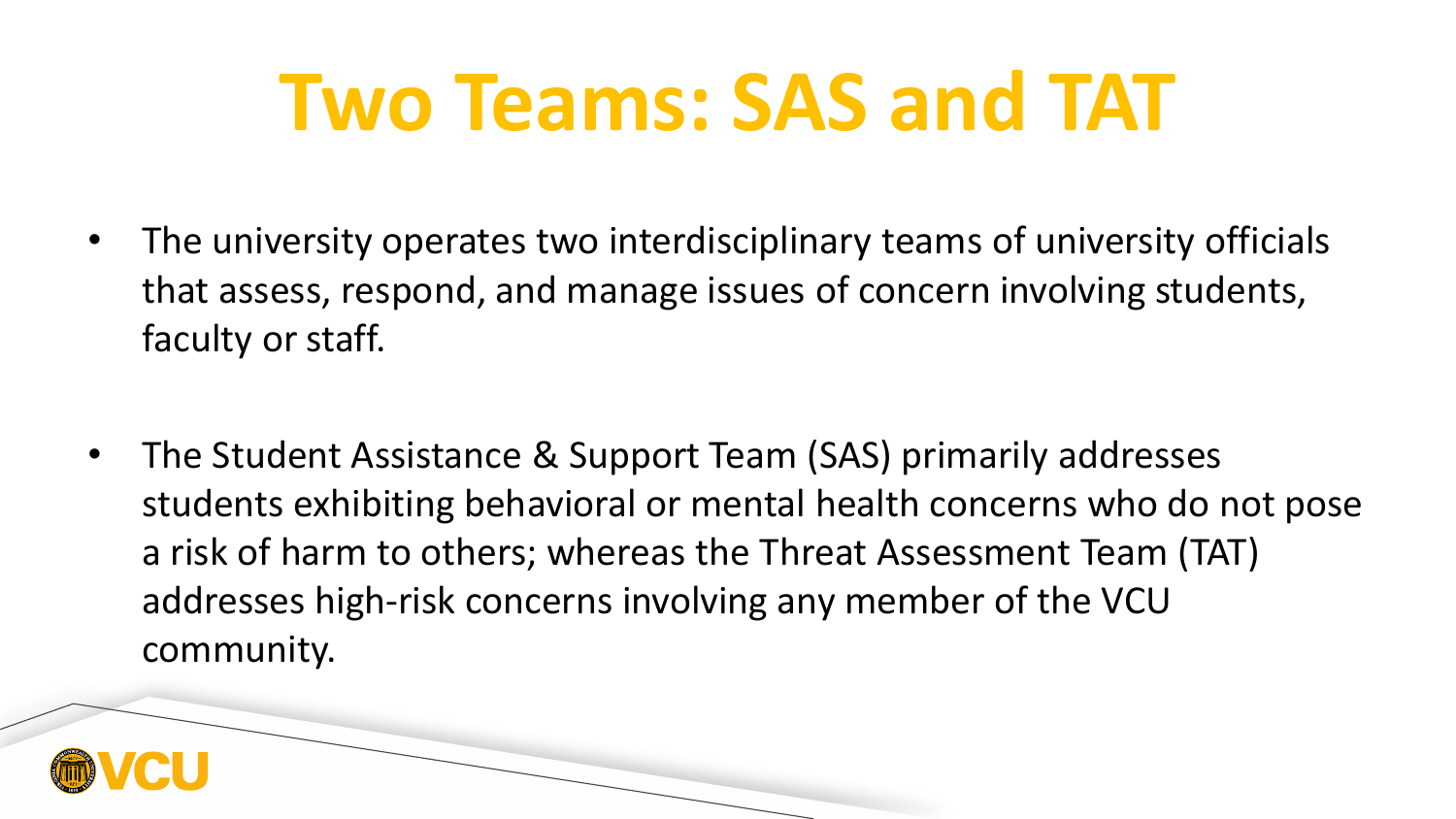### **Why Report a Concern to Dean of Students office?**

•*Early intervention means rapid solutions***:** Often, a quick response to provide a distressed student with timely resources will ensure that the student remains successful academically. Late intervention often involves missed classes, isolation from friends and family, possible withdrawals or late drops and an overall interruption in the student's experience.

•*Connecting the Dots***:** Our office receives reports from all over campus. Our ability to connect your concerns with the concerns of others means we are able to provide a greater level of support for each student involved. When putting together a puzzle, every piece of information matters.

•*#VeryCaringU***:** Making a referral shows that you care enough to get the student the help he or she needs. It means you are are not prepared to let a student fall through the cracks.

•*It Might Be Required***:** Under certain circumstances, faculty, staff, and students are obligated to report acts of violence and other threatening behaviors.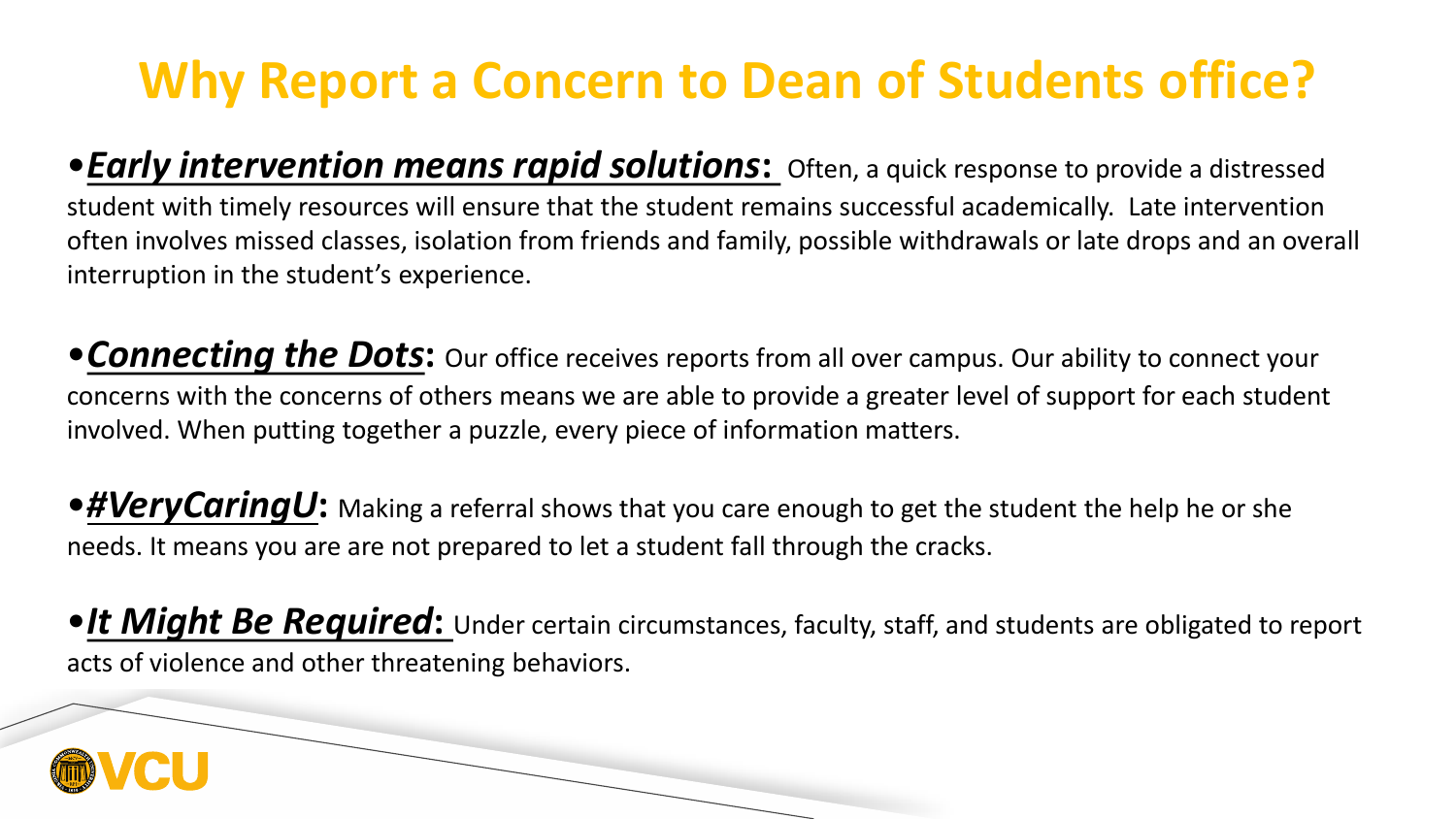

# **Reporting Concerns**



Report non-emergency concerns to the Dean of Students Office: [Online Report Form](http://www.go.vcu.edu/safety) [www.go.vcu.edu/safety](http://www.go.vcu.edu/safety) [vcudean@vcu.edu](mailto:vcudean@vcu.edu) (804) 828-8940

Consult with your academic dean's office as appropriate.

Report emergencies to VCU Police at 828-1234.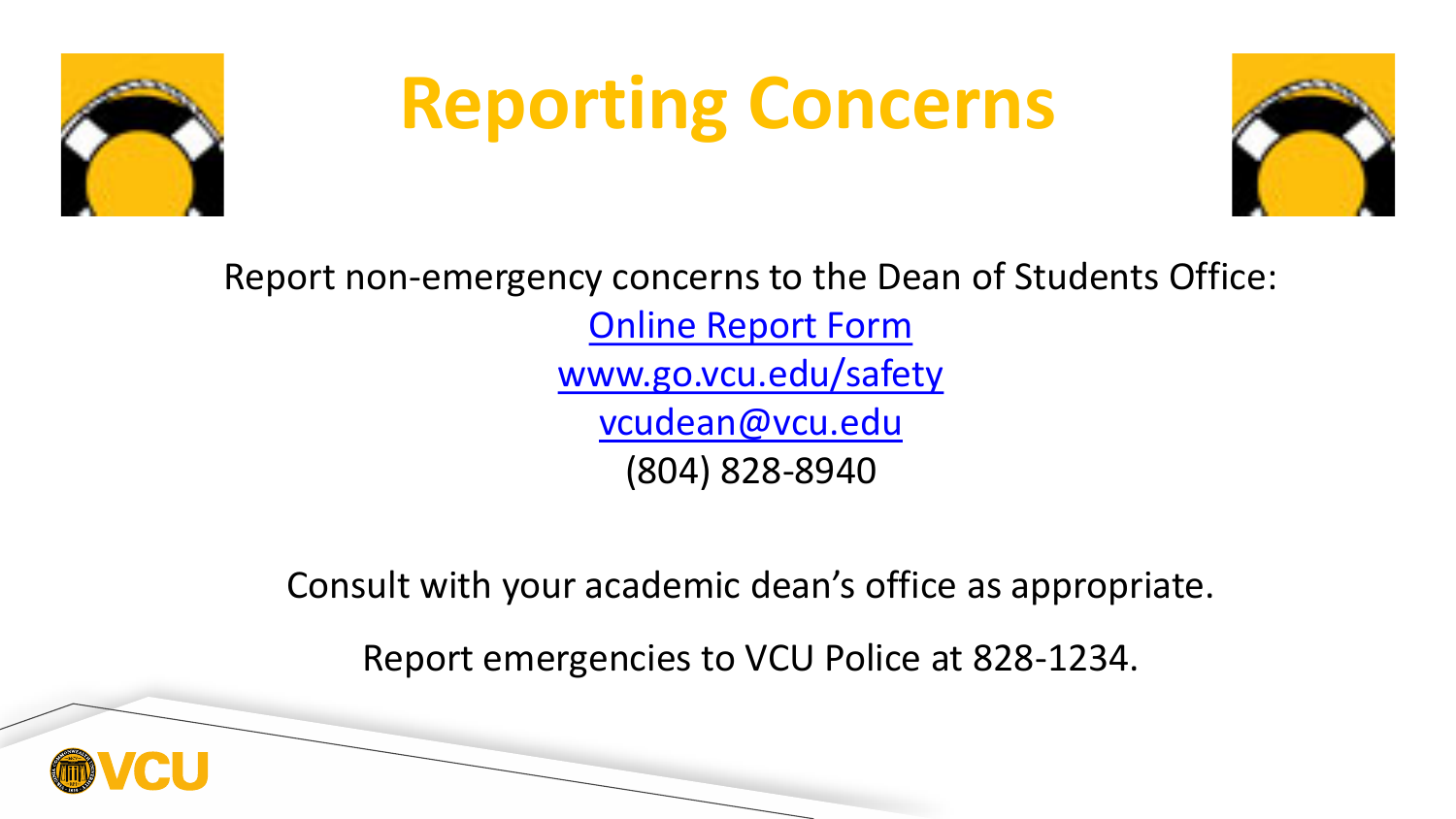### **When should you be concerned?**

University faculty and staff play a central role in creating a caring, supportive environment for students and the VCU community. You are often in an excellent position to provide information and assistance to students in distress. You are NOT in a position to provide personal counseling to students; however, you can play an important role in encouraging students to use campus resources and bringing concerns to the attention of university officials.

### **Distress Crisis**

- Negative reactions to current stressors.
- Warning signs: major changes in behavior, appearance, mood; isolation, report of stressful event(s)
- May warrant intervention

- Negative, overwhelming reaction to stressors that exceeds ability to cope.
- Warning signs: expressions of suicidal or homicidal thoughts, violent or threatening behavior, psychotic behavior
- Warrants immediate intervention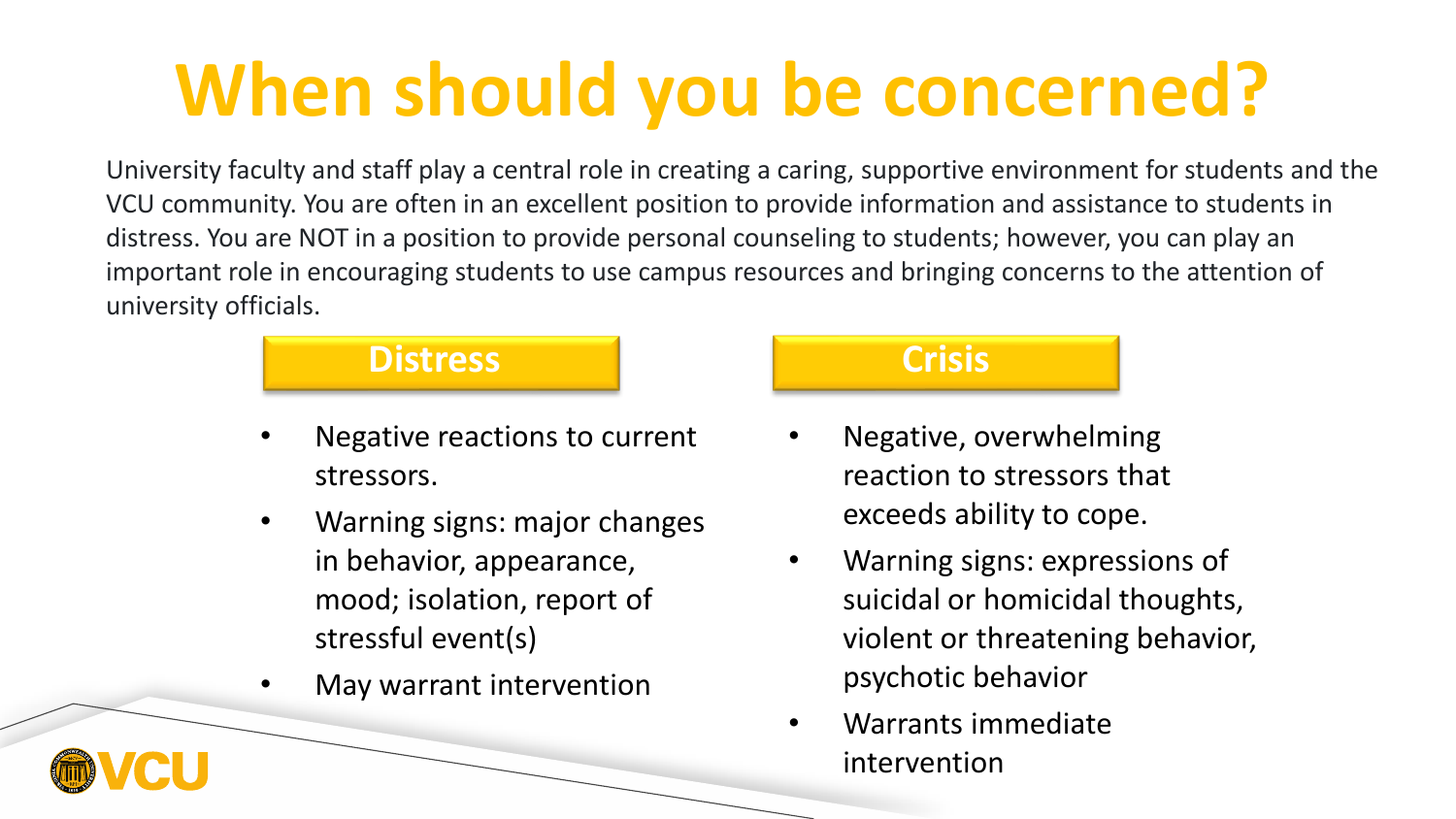### **If a student is in distress, what do I do?**

- Provide support, talk to them directly about the concern.
- Talk to them about resources (Counseling Services, Student Health, Dean of Students Office, Equity and Access Services)
- You CAN offer to walk them to Counseling Services (VMI Building, 4<sup>th</sup> floor)
- However maintain a clear boundary your role is to support them in getting the resources and support they need – not in solving the problem or being their sole source of support. Be frank about your own limits of time, training, and objectivity.
- Submit a lifebuoy report or contact Dean of Students office [\(www.go.vcu.edu/safety\)](http://www.go.vcu.edu/safety).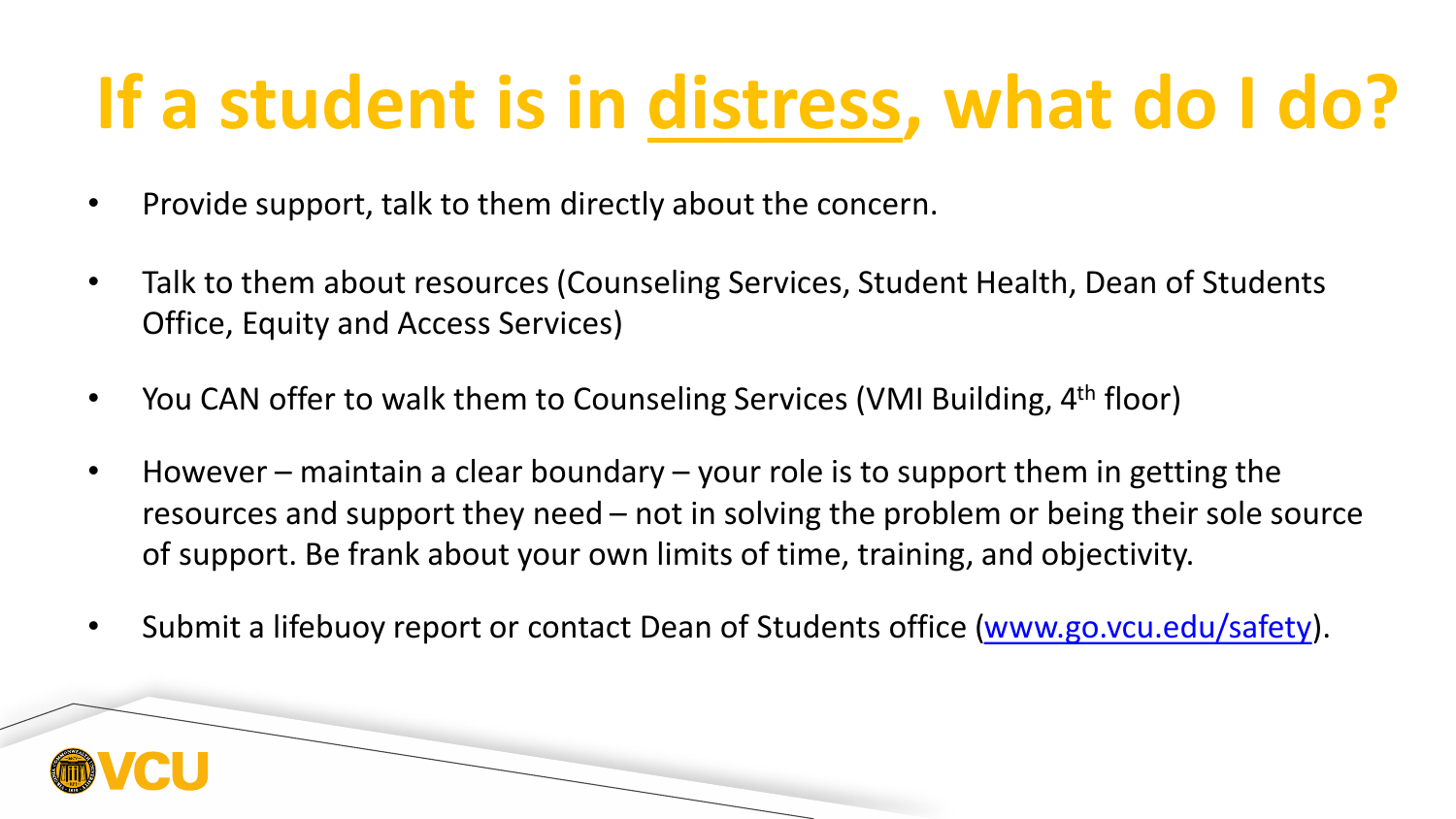## **If a student is in crisis, what do I do?**

- This *requires* intervention involving campus resources outside of yourself. A student in crisis is NEVER a situation that you should be handling alone.
- Options:
	- Walk them to Counseling Services directly
	- Call VCU Police at 828-1234 to escort them to Counseling Services (or the hospital, if need be)
	- Safety is top priority: Your safety, Student safety, Campus Community safety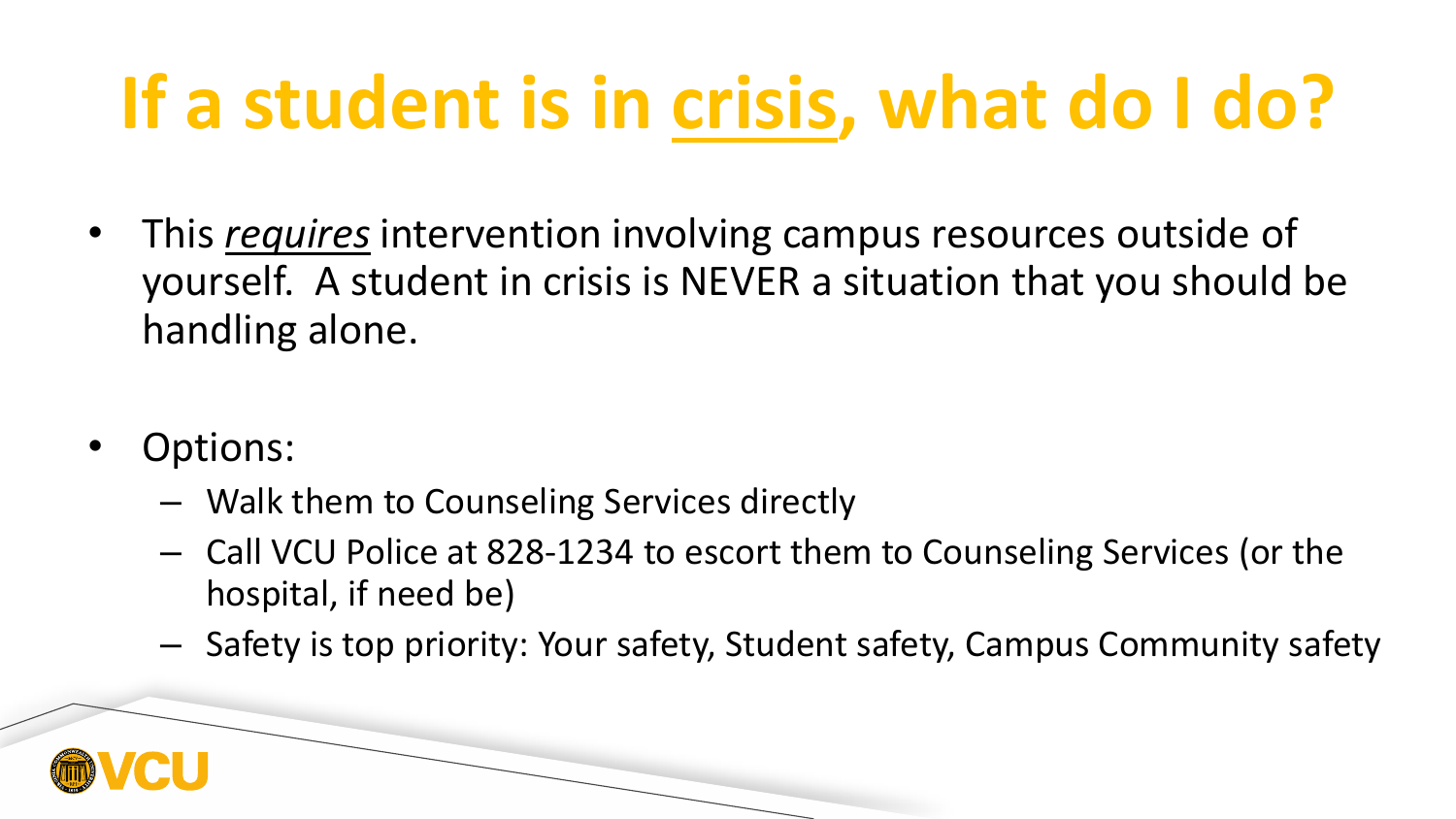

- Talk with your supervisor
- Call the counseling center at 828-6200 and ask to speak with an available therapist – they will make a recommendation
- Call the Dean of Students Office at 828-8940
- If an emergency, call VCUPD at 828-1234

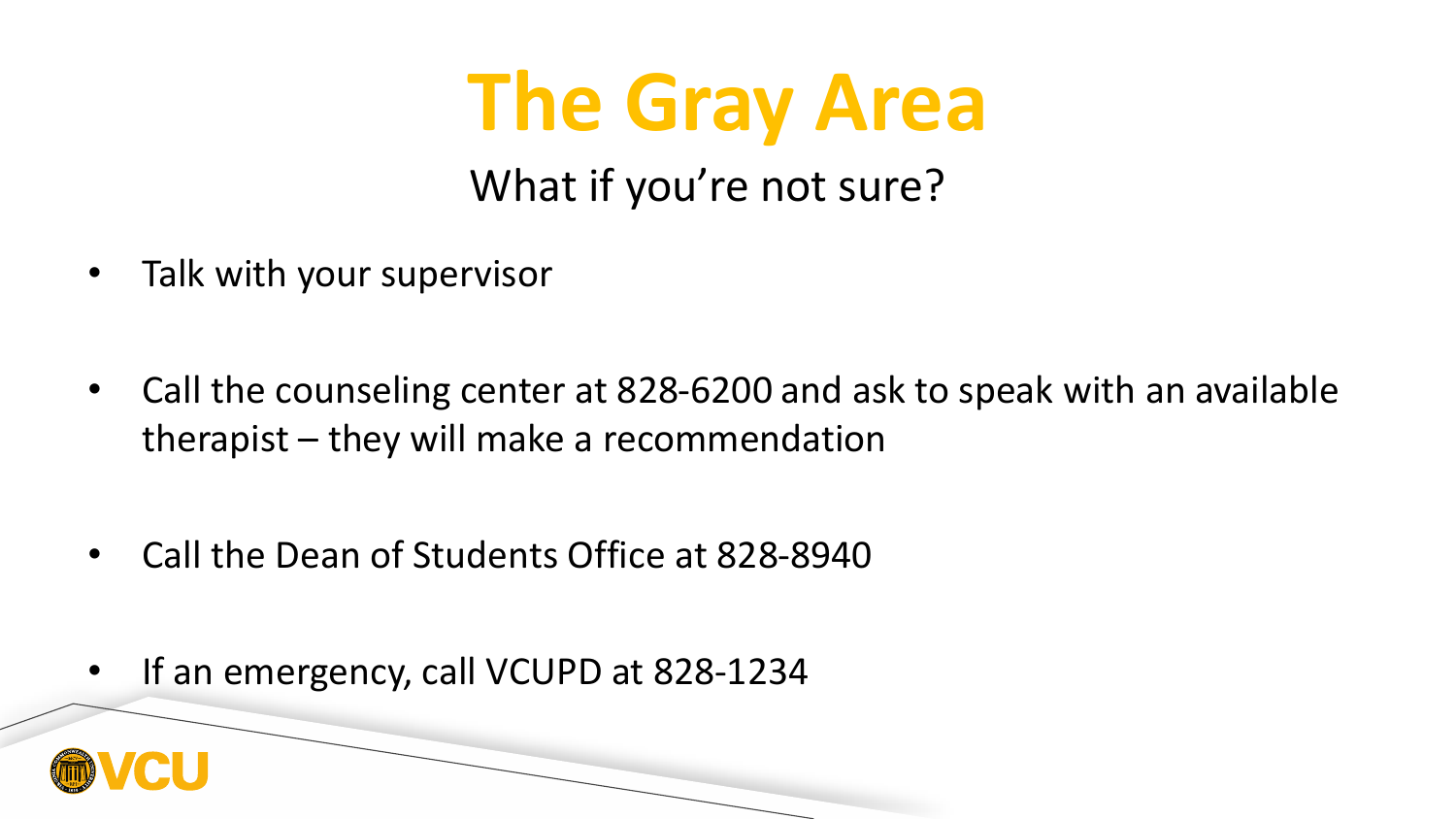### **Confidentiality**

- **Legitimate Educational Interest:** Student educational records can be disclosed to university officials whom the institution has determined to have legitimate educational interests – meaning they need this information to adequately perform their job functions and duties.
- **Personal observations:** FERPA does NOT prohibit university officials from disclosing information about a student that is obtained through personal knowledge or observation.
- **Health and Safety exception:** FERPA does not prohibit the sharing of information from a student's educational record, if knowledge of such information is necessary to protect the health and safety of the student or others. FERPA authorizes university officials to release such information to parents, police or others whose knowledge of the information is necessary to protect the health and safety of the student or others.